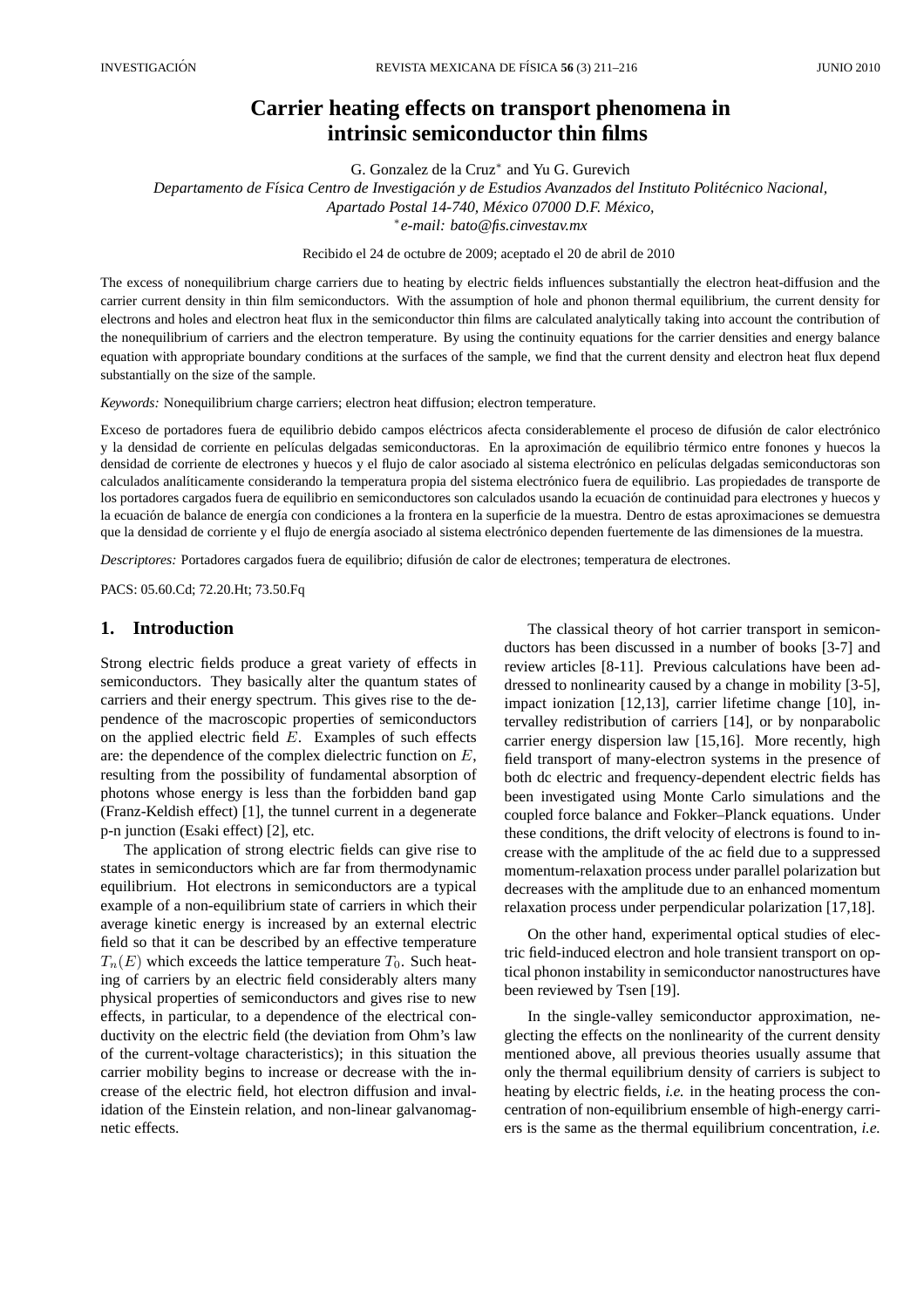the concentration of carriers remains constant. Therefore, the non-linear current-voltage characteristics are only related to the electron mobility through the electron temperature, which is also electric field dependent.

However, in Refs. 20 and 21, it has been shown that there is one more mechanism of nonlinearity associated with the fact that the violation of the energy equilibrium between electrons, holes and phonons (the difference between electron and hole temperatures) inevitably results in the violation of the concentration equilibrium between electron in the conduction band and holes in the valence band and, therefore, the carrier recombination in the semiconductor play an important role by introducing an extra term in the nonlinear component of the carrier current density.

Recently [22,23], it has been shown that the influence of nonequilibrium charge carriers due to heating of the electric field in the recombination process in semiconductors considerably affects the nonlinearity of the charge current density; in particular, the nonlinear behavior of the current density persists even when electron mobility is electron temperature independent. In the classical hot-electron theory, the current density is linear in this approximation.

In this work, the theory of nonlinear charge carrier density and electron heat flux is developed for thin-film semiconductors in the presence of heating electric fields. The nonequilibrium carriers are calculated by solving the continuity equation for electrons and hole simultaneously with the energy balance equation; appropriate boundary conditions are used for the current density and the electron heat flux at the surface of the sample. The size effects on these transport equations are discussed in the text.

#### **2. Theoretical model**

Let us consider a single-valley nondegenerate semiconductor layer with thickness  $2a$  in the *z*-direction and homogeneous in the plane  $x - y$ . We shall assume that a dc electric field  $E_0$  is applied in the x-direction and the sample is in a reservoir with temperature  $T_0$ . In the presence of a heating electric field, the excess of electrons and holes in an intrinsic semiconductors (no impurity atoms) is essentially due to the electron-hole thermal generation process which depends strongly on the carrier temperature. In addition we also consider that the heating electric field is not so strong that the electron temperature depends on the electric field as  $E_0^2$  and the hole and phonon systems are in thermal equilibrium, *i.e.*  $T_p = T_{ph} = T_0$ . The dimensions of the semiconductor in the plane  $x - y$  are greater than the diffusion length and energy relaxation length so that the heating electric field, nonequilibrium electron and hole concentrations, the electrostatic potential and electron temperature are independent of the coordinates  $x - y$ , *i.e.* the effects of the boundaries in the plane are neglected. Then, under these geometrical conditions, the equations governing the transport of hot carriers in the semiconductor are described by the set of continuity equations for both electrons and holes  $J_n$  and  $J_p$ one-dimensional current densities [24]:

$$
\frac{1}{e}\frac{dJ_n}{dz} - R_n = 0,\t\t(1)
$$

$$
\frac{1}{e}\frac{dJ_p}{dz} + R_p = 0,\t\t(2)
$$

the Poisson equation [25]

$$
\frac{d\delta\varphi}{dz} = \frac{4\pi e}{\varepsilon_0} (\delta n - \delta p) \tag{3}
$$

and the energy balance equation [7]

$$
\frac{dQ_n}{dz} - J_n E_0 = -n_0 \nu_\varepsilon \theta + \xi \varepsilon_g R_n \tag{4}
$$

where  $n = n_0 + \delta n$  and  $p = p_0 + \delta p$  are the electron and hole concentrations,  $n_0$  and  $p_0$  are the equilibrium carrier densities, δ*n* and δ*p* the nonequilibrium electron and hole concentrations, respectively,  $\delta\varphi$  is the contribution to the electrical potential due to  $\delta n$  and  $\delta p$ ,  $R_n$  and  $R_p$  represent the recombination rate for electron and holes, ethe hole charge,  $\varepsilon_0$  the dielectric constant of the sample and  $Q_n$  is the electron heat flux,  $J_n$  the electron carrier density and the term  $J_nE_0$  is the Joule effect. The first term on the right-hand size of Eq. (4) describes the intensity of the electron-phonon (electron-hole) energy exchange with  $\nu_{\varepsilon}$  the electron energy relaxation frequency;  $T_n = T_0 + \theta$ ,  $\theta$  is the nonequilibrium electron temperature and the last term expresses the thermal power density generated in the electron system due to recombination with efficiency  $\xi$ .

From the continuity equations for the total current  $J = J_n + J_n$ , Volovichev *et al* [21] have shown that the electron and hole recombination are equal and they are given, for an intrinsic semiconductor ( $n_0 = p_0$ ) with  $n_i = n_0 p_0$ , as

$$
R_n = R_p = R = \alpha(T_n)(np - n_i^2) = \frac{1}{2\tau}(\delta n + \delta p + \beta \theta)
$$
 (5)

with

$$
\tau^{-1} = 2\alpha(T_0)n_0; \quad \beta = 2\tau n_i^2 \left. \frac{d\alpha}{dT_n} \right|_{\theta=0} \tag{6}
$$

and  $\alpha(T_n)$ being the electron-hole pair recombination factor which depends on the electron temperature in the conduction band and, as can be observed, an extra term is introduced in Eq. (5) due to the heating of the electron gas by the electric field.

As is well known [26], if the dimensions of the semiconductor are much larger than, the cooling [7] and diffusion [24] lengths for electrons and holes, the inhomogeneities in the nonequilibrium carrier and electron temperature distributions near the boundaries of the sample can be neglected in the average nonlinear current densities across the semiconductor ( $\delta n$ ,  $\delta p$  and  $\theta$  are independent of the coordinates  $x - y$ ). However, the effects of the boundaries of the thin semiconductor in the z−direction play an important role in the transport properties of the hot electron system. These thermal size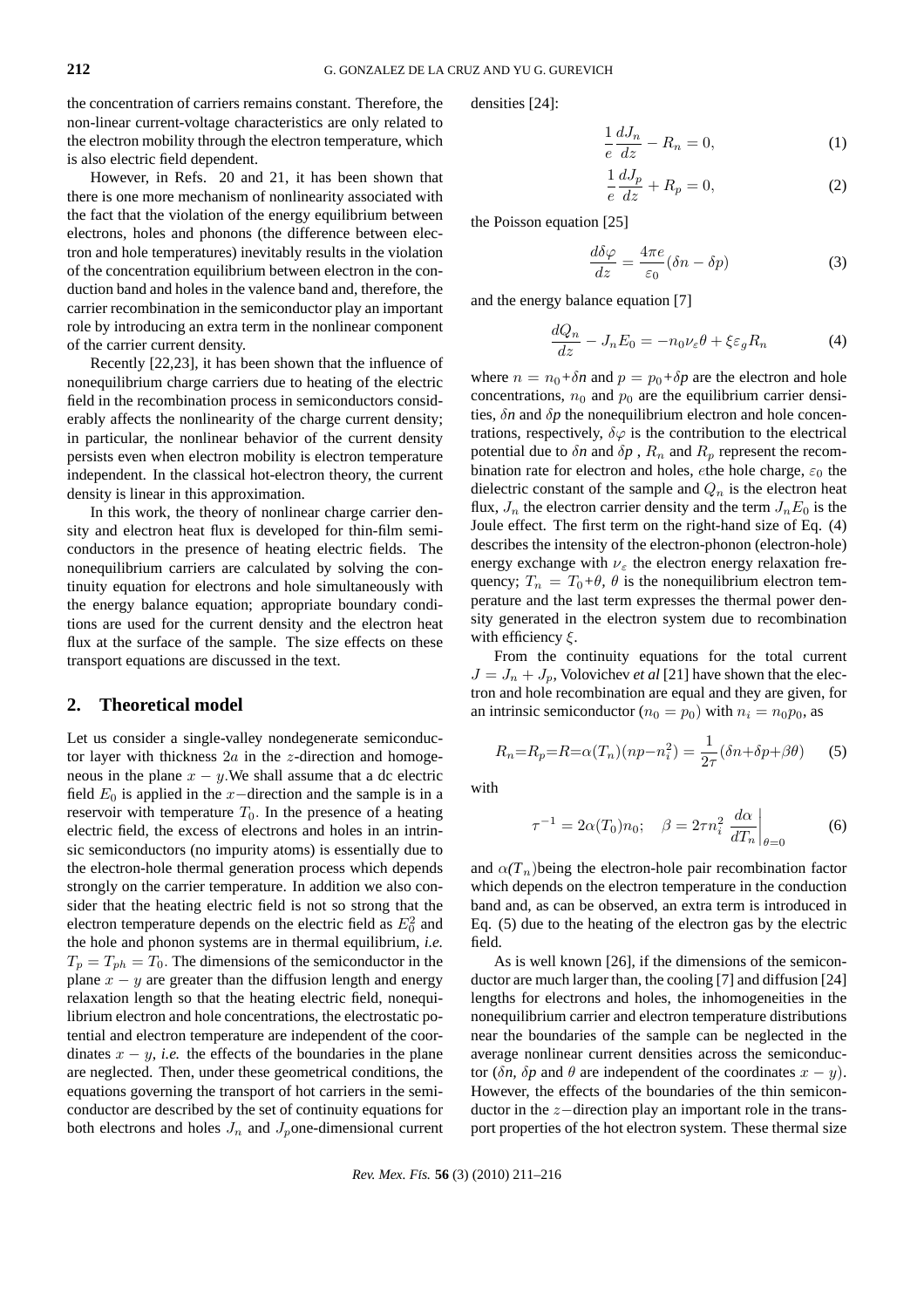effects are due to the cooling of carriers at the boundaries of the semiconductor because of their interaction with surface energy absorption mechanisms [7], the dependence of the thermal generation on the electron temperature  $T_n$  and the redistribution of nonequilibrium carriers in the sample. In order to take into account the effects of the dimensions of the sample on the electron and hole current densities and the electron heat flux in the  $z$ −axis, we evaluate them from the constitutive relations calculated from Boltzman transport equation [7,27]:

$$
J_n(z) = e^2 I_{10}^n E_n^* - e I_{11}^n \frac{1}{T_n} \frac{\partial T_n}{\partial z}
$$
 (7)

$$
J_p(z) = e^2 I_{10}^p E_p^*
$$
 (8)

$$
Q_n(z) = eI_{11}^n E_n^* - I_{12}^n \frac{1}{T_n} \frac{\partial T_n}{\partial z}
$$
 (9)

where

$$
I_{rs}^{n} = \frac{4n}{3\sqrt{\pi}m_{n}\nu_{\varepsilon}}T_{n}^{s}\left(\frac{T_{n}}{T_{0}}\right)^{rq}\Gamma(rq_{n} + s + \frac{5}{2})\tag{10}
$$

 $m_n$  is the electron effective mass. The effective electric field in terms of the chemical potentials (quasi-Fermi levels) for both types of carriers  $\mu_{np}$  can be written as

$$
E_{np}^* = -\frac{d\varphi}{dz} \pm \frac{T_{e,p}}{e} \frac{d}{dz} \left[ \frac{\mu_{np}}{T_e} \right]
$$
 (11)

In Eq. (10),  $q_n$  is a parameter of order of unity which depends on the momentum dissipation mechanisms, *i.e.* the electron-phonon interaction, electron-charged or neutral impurity interaction [7]. The equivalent expression for holes  $I_{rs}^{n}$  can be obtained by substituting the nonequilibrium electron concentration  $n, q_n, m_n$  by  $p, q_p, m_p$ , respectively. Due to the excess of the carrier densities created in the semiconductor and the increasing of the carrier average energy by the heating electric field, the spatial variation in the chemical potential for electrons and holes are given by the following expressions:

$$
\frac{d}{dz}\left[\frac{\mu_n}{T_e}\right] = \frac{1}{n_0}\frac{d\delta n}{dz} - \frac{3}{2T_0}\frac{d\theta}{dz},
$$
\n
$$
\frac{d}{dz}\left[\frac{\mu_p}{T_o}\right] = \frac{1}{n_0}\frac{d\delta p}{dz} \tag{12}
$$

Equations (7)-(12) allow us to express  $J_n, J_p$  and  $Q_n$  in terms of  $\delta$ n,  $\delta$ n,  $\delta \varphi$  and  $\theta$  in the following form:

$$
J_n = \sigma_n^0 \left[ -\frac{d\delta\varphi}{dz} + \frac{T_0}{en_0} \frac{d\delta n}{dz} + \alpha_n \frac{d\theta}{dz} \right]
$$
 (13)

$$
J_p = \sigma_p^0 \left[ -\frac{d\delta\varphi}{dz} - \frac{T_0}{ep_0} \frac{d\delta p}{dz} \right]
$$
 (14)

$$
Q_n = -\kappa_e \frac{d\theta}{dz} + \frac{q_n + 5/2}{e} T_0 \sigma_n^0
$$

$$
\times \left[ -\frac{d\delta\varphi}{dz} + \frac{T_0}{e} \left( \frac{1}{n_0} \frac{d\delta n}{dz} - \frac{3}{2T_0} \frac{d\theta}{dz} \right) \right]
$$
(15)

Here

 $\sim$ 

$$
\sigma_{n,p}^0 = \frac{4(n,p)e^2}{3\pi^{1/2}m_{n,p}\nu_{n,p}}\Gamma(q_{n,p}+5/2)
$$

is the electrical conductivity for electrons (holes) and

$$
\kappa_e = (q_n + 5)(q_n + 5/2) \frac{T_0}{e^2} \sigma_n^0
$$

is the electron thermal conductivity,  $\nu_{n,p}$  the electron (hole) momentum relaxation and  $\alpha_n = -(1)/(e)(q_n+4)$  is the Seebeck coefficient. Finally, the continuity equations for electrons and holes, Poisson equation and the thermal balance equation for the nonequilibrium charge carriers, the electrical potential and the nonuniform electron temperature in the sample are:

$$
\frac{d^2 \delta \varphi}{dz^2} = \frac{4\pi e}{\varepsilon_0} (\delta n - \delta p)
$$
(16)  

$$
-\frac{d^2 \delta \varphi}{dz^2} + \frac{T_0}{en_0} \frac{d^2 \delta n}{dz^2} + \alpha_n \frac{d^2 \theta}{dz^2}
$$
  

$$
=\frac{e}{2\tau \sigma_n^0} (\delta n + \delta p + \beta \theta)
$$
(17)

$$
-\frac{d^2\delta\varphi}{dz^2} - \frac{T_0}{en_0}\frac{d^2\delta p}{dz^2} = -\frac{e}{2\tau\sigma_p^0}(\delta n + \delta p + \beta \theta) \tag{18}
$$

$$
- \kappa_e \frac{d^2 \theta}{dz^2} + \frac{e\kappa_e}{q_n + 5} \left[ -\frac{d^2 \delta \varphi}{dz^2} + \frac{T_0}{e n_0} \frac{d^2 \delta n}{dz^2} \right]
$$

$$
- \frac{\xi \varepsilon_g}{2\tau} (\delta n + \delta p) - \left( \frac{\xi \varepsilon_g}{2\tau} \beta - n_0 \nu_\varepsilon \right) \theta = \sigma_n^0 E_0^2 \qquad (19)
$$

The thermal balance equation should be supplemented by boundary conditions describing the absorption of the carrier energy at the boundaries of the semiconductor. Assuming that the sample is bounded in the *z-axis,* we find that according to the physical arguments discussed in the previous section, these can be written

$$
Q_n|_{z=\pm a} = \pm \eta \; \theta|_{z=\pm a} \mp \xi_s \varepsilon_g R_s \tag{20}
$$

where  $R_s = S(\delta n + \delta p + \beta \theta) \big|_{z=\pm a}$  are the carrier recombination rates at the surfaces of the sample with efficiency  $\xi_s$ , S is the carrier surface recombination velocity and  $\eta$  is the surface electron heat conductivity;  $\eta = 0$  corresponds to the absence of the surface mechanisms. On the other hand for the electron and the hole density currents at the two semiconductor boundaries, we choose

$$
J_n|_{z=\pm a} = \pm eR_s, \quad J_p|_{z=\pm a} = \mp eR_s
$$
 (21)

because  $\nabla (J_n + J_p) = 0$  and  $J_n + J_p|_{z = \pm a} = 0$  then  $J_n(z) + J_p(z) = 0$  and only three of the four boundary conditions in Eqs. (21) are independent: the choice of the reference level for  $\delta\varphi$  (a)=0 acts as a complementary boundary condition [24].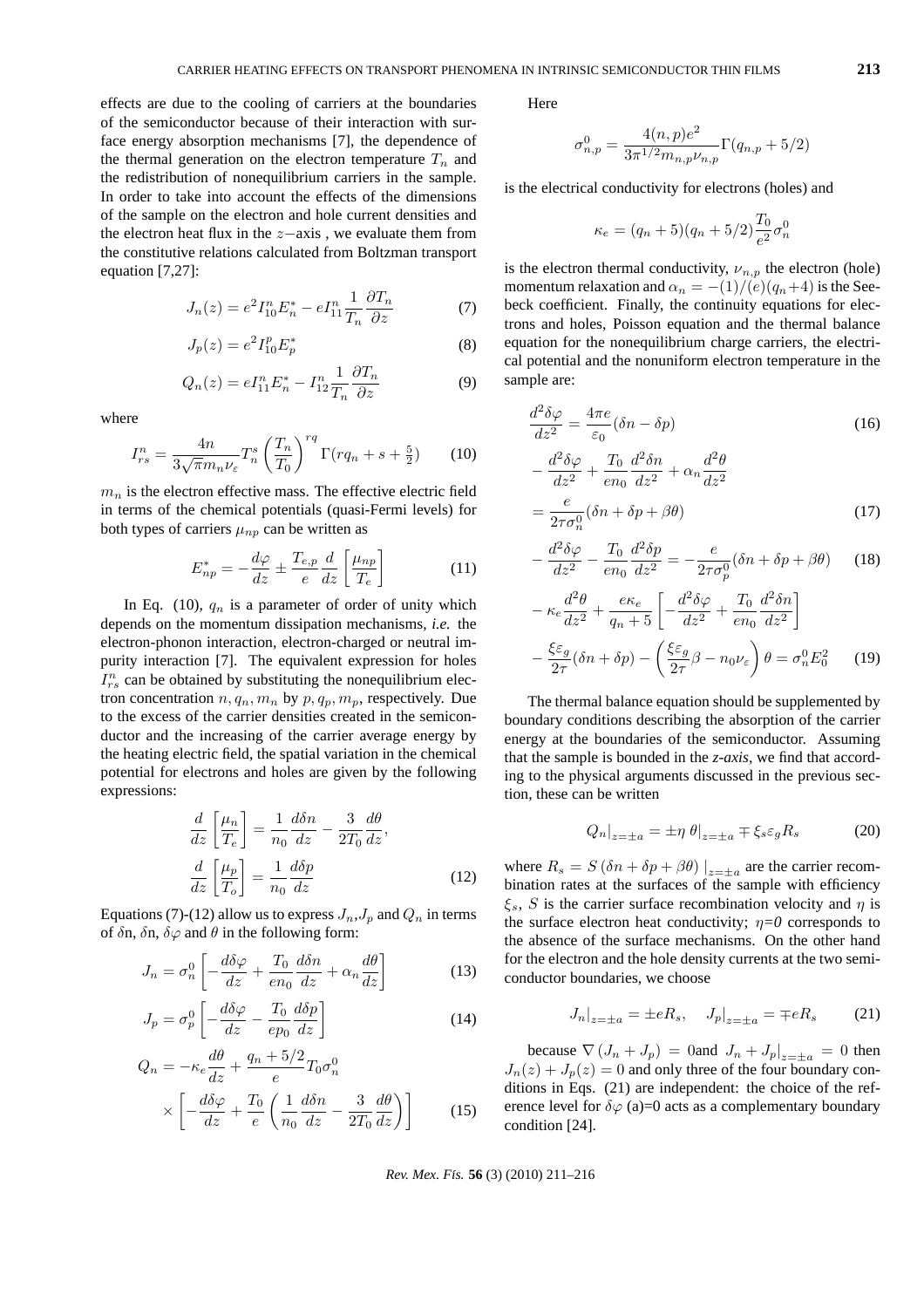Solutions to Eqs. (16)-(19) with Eqs. (20)-(21) are in general a complicated task even for the simplest intrinsic semiconductor sample. Therefore, in order to gain some insight into the physics of hot electron transport in bounded semiconductors, we restrict ourselves to the case of quasi-neutrality approach *i.e*,  $\delta n = \delta p$  [26] which is valid if the intrinsic Debye length  $(l_D = \sqrt{\epsilon_0 T_0 / 4\pi e^2 n_0})$  is much smaller than the characteristic lengths of the sample. In this approach the Poisson equation is not necessary and the solutions to Eqs. (16)-(19) are

$$
\theta(z) = \theta_1(z) + \theta_2(z) + \theta_c \tag{22}
$$

$$
\delta n(z) = N_1(z) + N_2(z) + N_c \tag{23}
$$

$$
\delta\varphi(z) = \varphi_1(z) + \varphi_2(z) + \varphi_c \tag{24}
$$

Here

 $b_2 -$ 

$$
\theta_1(z) = b_0 e^{m_1 z} + b_1 e^{-m_1 z}; \qquad \theta_2 = b_2 e^{m_2 z} + b_3 e^{-m_2 z}; \qquad \theta_c = \frac{\sigma_n^0}{n_0 \nu_\varepsilon} E_0^2 \tag{25}
$$

$$
N_i(z) = N_i \theta_i(z) \tag{26}
$$

$$
\varphi_i(z) = \varphi_i \theta_i(z) i = 1, 2 \tag{27}
$$

$$
N_i = -\frac{\alpha_n s_i - e\beta/2\tau\sigma}{2T_0 s_i/en_0 - e/\tau\sigma}, \quad N_c = -\frac{1}{2}\beta\theta_c
$$
\n
$$
(28)
$$

$$
\varphi_i = \frac{1}{s_i} \left[ \frac{e\beta}{2\tau \sigma_p^0} - N_i \left( \frac{T_0 s_i}{e n_0} - \frac{e}{\tau \sigma_p^0} \right) \right]; \quad \varphi_c = \varphi_0^* + \varphi_1^* z \tag{29}
$$

$$
b_0 + b_1 = \frac{\chi_2 \frac{t_1}{m_2} + \frac{t_2}{m_1} (\tanh m_2 a - \xi_2)}{(s_1 t_2 - s_2 t_1) \cosh m_1 a \left[ (\chi_1 + \tanh m_1 a)(\tanh m_2 a - \xi_2) + \chi_2 \xi_1 \right]} \eta \theta_c
$$
(30)

$$
b_2 + b_3 = \frac{\xi_1 \frac{t_2}{m_1} - \frac{t_1}{m_2} (\tanh m_1 a - \chi_1)}{(s_1 t_2 - s_2 t_1) \cosh m_2 a \left[ (\chi_1 + \tanh m_1 a)(\tanh m_2 a - \xi_2) + \chi_2 \xi_1 \right]} \eta \theta_c
$$
\n(31)

$$
b_3 = -\frac{\xi_1 \frac{t_2}{m_1} \left(\frac{s_2}{t_2} - \frac{e\kappa_e}{q_n + 5}\right) - \frac{t_1}{m_2} \left(\frac{s_1}{t_1} - \frac{e\kappa_e}{q_n + 5}\right) (\coth m_1 + \chi_1)}{(s_1 t_2 - s_2 t_1) \sinh m_1 a \left[ (\chi_1 + \cot m_1 a)(\coth m_2 a - \xi_2) + \chi_2 \xi_1 \right]} \varphi_1^*
$$
(32)

$$
b_0 - b_1 = -\frac{\chi_1 \frac{t_1}{m_2} \left(\frac{s_1}{t_1} - \frac{e\kappa_e}{q_n + 5}\right) + \frac{t_2}{m_1} \left(\frac{s_2}{t_2} - \frac{e\kappa_e}{q_n + 5}\right) (\coth m_2 - \xi_2)}{(s_1 t_2 - s_2 t_1) \sinh m_1 a \left[ (\chi_1 + \coth m_1 a)(\coth m_2 a - \xi_2) + \chi_2 \xi_1 \right]} \varphi_1^*
$$
(33)

$$
\xi_{1,2} = \frac{t_1}{m_2(s_1t_2 - s_2t_1)} \left[ S(2N_{1,2} + \beta) \left( \frac{e}{\sigma_n^0} \frac{s_1}{t_1} + \xi_s \varepsilon_g \right) - \eta \right]
$$
\n(34)

$$
\chi_{1,2} = \frac{t_2}{m_1(s_1t_2 - s_2t_1)} \left[ S(2N_{1,2} + \beta) \left( \frac{e}{\sigma_n^0} \frac{s_2}{t_2} + \xi_s \varepsilon_g \right) - \eta \right]
$$
(35)

$$
s_i = -\kappa_e - \frac{e\kappa_e}{q_n + 5}\varphi_i + \frac{T_0}{en_0}N_i; \quad t_i = -\varphi_i + \frac{T_0}{en_0}N_i + \alpha_n \tag{36}
$$

$$
m_i = \sqrt{\psi_i}; \quad \psi_i = \frac{-B \pm \sqrt{B^2 + 4AC}}{2A}
$$
 (37)

$$
A = -\frac{2T_0}{en_0} \left( \kappa_e + \frac{e\kappa_e}{q_n + 5} \alpha_n \right)
$$
 (38)

$$
B = \frac{2T_0}{en_0} \left( \frac{1}{2} \beta \gamma_n + n_0 \nu_\varepsilon \right) + \kappa_e \frac{e}{\tau \sigma} + \alpha_n \gamma_p \tag{39}
$$

$$
C = \frac{e}{\tau \sigma} n_0 \nu_\varepsilon \tag{40}
$$

$$
\frac{1}{\sigma} = \frac{1}{\sigma_n^0} + \frac{1}{\sigma_p^0}; \quad \gamma_{n,p} = \frac{e\kappa_e}{q_n + 5} \frac{e}{\tau \sigma_{n,p}^0} \mp \frac{\xi \varepsilon_g}{\tau}
$$
(41)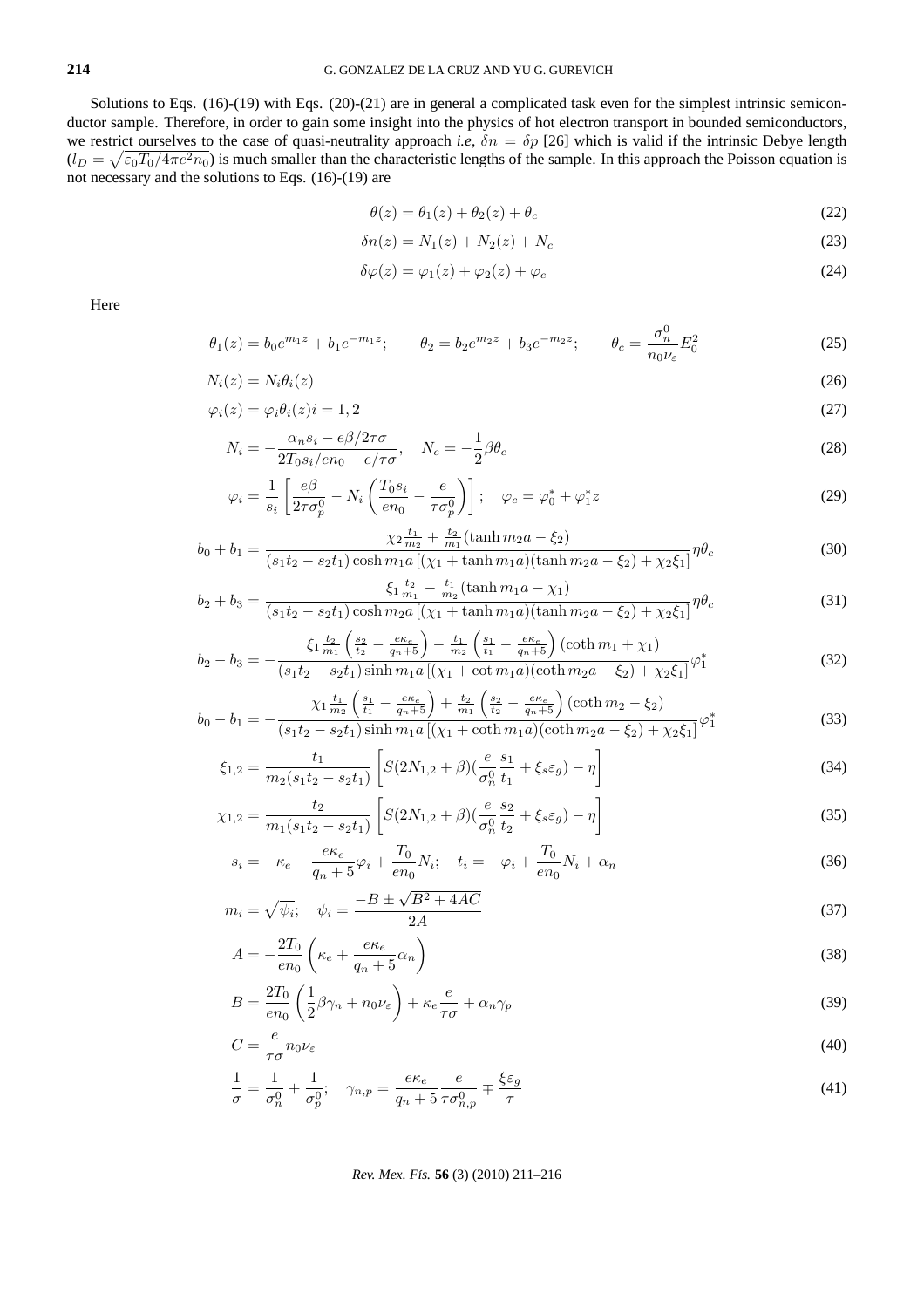The evaluation of the unknown parameters  $\varphi_1^*$  and  $\varphi_0^*$ is straightforward; it follows from the boundary conditions  $J_n(z) + J_p(z) = 0$  and  $\delta\varphi(z) = 0$ , and presents a lengthy algebraic expression proportional to  $E_0^2$  so it will omitted here.

As can be observed, the finite size of the semiconductor introduces a spatial dependence on the nonequilibrium carrier current densities, electron temperature and electrostatic potential; of course this dependence disappears for homogeneous sample *i.e.* in the limit  $m_i a \gg 1$ .

Setting the electron temperature  $T_n(z, E_0)$  and the nonequilibrium charge densities  $n(z, E_0)$ ,  $p(z, E_0)$ , the total electrical conductivity for an intrinsic semiconductor and in the quasineutrality approximation in the  $x$ −direction leads to

$$
\sigma = \sigma_n(z, n, p, T_n) + \sigma_p(z, p) = \frac{ne^2 \tau_n(T_n)}{m_n} + \frac{pe^2 \tau_p(T_p)}{m_p}
$$

$$
= \sigma_0 \left[ 1 + q_n \frac{\sigma_n^0}{\sigma_0} \frac{\theta}{T_0} + \frac{\delta n}{n_0} \right]
$$
(42)

with  $\sigma_0 = \sigma_n^0 + \sigma_p^0$  the total electrical conductivity in thermal equilibrium. Therefore the average electric current is

$$
j_x = \frac{1}{2a} \int_{-a}^{a} \sigma(z, n, p, T_n, n) E_0 dz = \sigma_0 [1 + \lambda \theta_c] E_0
$$
 (43)

where

$$
\lambda = \left[\frac{q_n}{T_0} \frac{\sigma_n^0}{\sigma_0} - \frac{\beta}{2n_0}\right] + \left[\frac{q_n}{T_0} \frac{\sigma_n^0}{\sigma_0} + \frac{N_1}{n_0}\right] \frac{b_0 + b_1}{\theta_c} \frac{\sinh m_1 a}{m_1 a}
$$

$$
+ \left[\frac{q_n}{T_0} \frac{\sigma_n^0}{\sigma_0} + \frac{N_2}{n_0}\right] \frac{b_2 + b_3}{\theta_c} \frac{\sinh m_2 a}{m_2 a} \tag{44}
$$

At this point, we believe that it is important to compare our results with previous theories on electron transport in the presence of heating electric fields, in particular bounded semiconductors. The gist of standard theory of hot electron transport in semiconductors is that nonlinear effects which arise when current carriers move in heating electric fields and the electron current density is related to the electric field as

$$
J_x = \sigma_0 \left[ 1 + \lambda_0 \left( 1 - \gamma^* \right) E_0^2 \right] E_0 \tag{45}
$$

where  $\gamma^*$  is a factor including size and thermal surface effects as well as the electron-phonon energy interaction and is defined as

$$
\gamma^* = \frac{F \sinh ka}{G}
$$

where

$$
F = \zeta k + \zeta^2 \tanh ka,
$$
  
\n
$$
G = \left[ (k^2 + \zeta^2) \tanh ka + k\zeta (1 + \tanh^2 ka) \right] \cosh ka \quad (46)
$$

and

$$
\zeta = (\eta/\kappa_e(T_0))(q_n+2), k^2 = n_0\nu_{\varepsilon}(q_n+2)/\kappa_e(T_0).
$$

The parameter  $k^{-1}$  is the length scale of the variation in the electron temperature, *i.e.* the energy relaxation length (or cooling length). As can be observed, in the limit of uniform semiconductor,  $ka \gg 1$ , the conventional theory of hot electron transport in homogeneous sample is recovered, *i.e.*  $\gamma^* = 0$ .

In Eq. (45)  $\lambda_0 = q_n \sigma_0 \nu_\varepsilon / n_0 T_0$  is the nonlinear parameter for a homogeneous sample which describes the influences of the carrier heating on the electrical conductivity for  $q_n \neq 0$ . This coefficient vanishes for the case where  $q_n = 0$ , *i.e.* the carrier transport is a linear function of the electric field.

As is well known, recombination is a key feature when describing carrier transport in semiconductors, since it strongly affects the electrical response of the semiconductor at all levels of external excitation. It has been shown in Ref. 22 that recombination of hot electrons plays a mayor role in the nonlinear transport of hot electrons when the temperatures of the electron gas and phonons differ. This effect results from the dependence of the capture coefficient on the electron temperature ( $\beta \neq 0$ ). As can be seen, when recombination of carriers and  $\beta \neq 0$  are taken into account in hot carrier transport in bounded semiconductors, two special cases are important to emphasize in our theory:

One of them is related to when the recombination of carriers vanishes, *i.e.*  $\tau \rightarrow \infty$ ,  $R=0$ : the noneqilibrium electrons and holes distributions remain in the conduction and valence band, respectively, and in this case,  $\delta n \neq 0$  and  $\delta p \neq 0$ , *i.e.* they reach their maximum value.

The second one is concerned with the strong recombination limit, *i.e.*  $\tau \rightarrow 0$ , and in order to keep *R*=constant., the following relationship, see Eq. (5),  $\delta n + \delta p + \beta \theta = 0$ . Therefore, if  $\beta \neq 0$  (the capture coefficient depends on the electron temperature),  $\delta n \neq 0$  and  $\delta p \neq 0$  and the solutions can be obtained by solving the set of Eqs. (16)-(19) without the bulk recombination term in Eq. (4), the recombination of carriers in this limit becomes significant only at the surface of the sample since the diffusion length is extremely small as compared with all the characteristic lengths involved in the hot carrier transport phenomenon. It is worth mentioning that, for this special case, if in addition the capture factor is electron temperature independent, *i.e.*  $\beta=0$ , then  $\delta$ n,  $\delta p=0$  and Eq. (45) is recovered.

Finally, it is important to note that in our theory, the cooling and diffusion lengths  $m_1^{-1}$ ,  $m_2^{-1}$  respectively, depend besides on the momentum  $(\nu_n)$  and energy relaxation frequency  $(\nu_{\varepsilon})$ , on the recombination time of carriers and the energy gap of the semiconductor [Eq. (37)]. Unlike previous theories, where these parameters are well defined, in our theory they are slightly different as a consequence of allowing the simultaneous recombination of carriers and energy exchange between electrons and phonons. In addition when  $q_n = 0$ , the nonlinear behavior in the carrier current density is still present, see Eqs. (43), and (44), in other words,